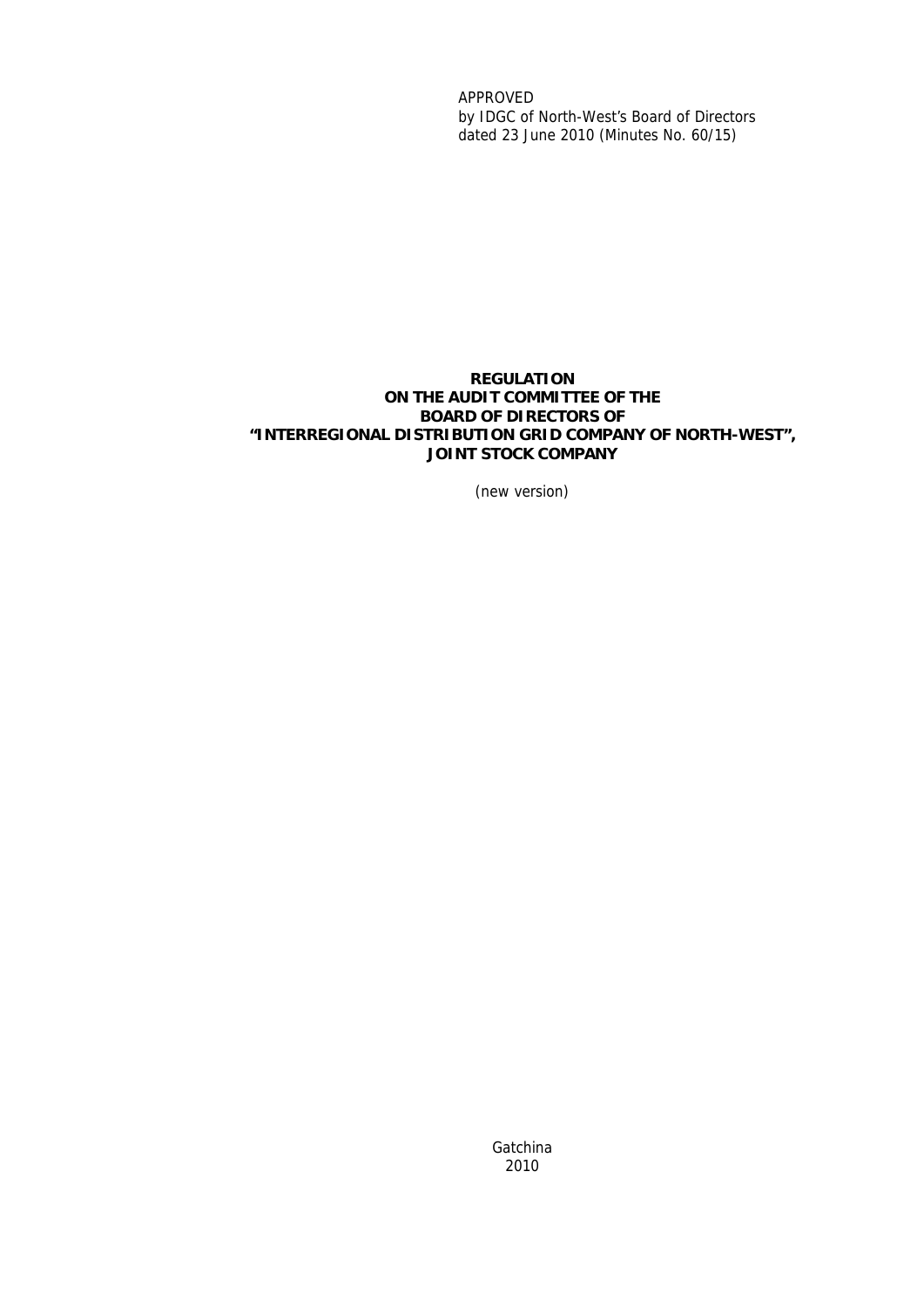#### **1. GENERAL PROVISIONS**

1.1. Regulation on the Audit Committee of the Board of Directors of "Interregional Distribution Grid Company of North-West", Joint Stock Company (hereinafter referred to as the "Regulation") was developed according to the Russian Federation laws, the Charter of IDGC of North-West (hereinafter referred to as the "Company"), and Regulation on the Order of Convening and Carrying out of the Board of Directors Meeting of IDGC of North-West.

1.2. The Audit Committee of the Board of Directors of "Interregional Distribution Grid Company of North-West", Joint-Stock Company (hereinafter referred to as the "Committee") is established under the resolution of the Company's Board of Directors and represents an advisory body ensuring efficient exercising by the Company's Board of Directors of its functions of general management by the Company's activity.

1.3. The Committee is not the Company's body and is not entitled to operate on behalf of the Company.

1.4. The Committee's resolutions are of recommendatory nature for the Company's Board of Directors.

1.5. The Committee shall operate pursuant to this Regulation describing the legal status, goal and tasks, rights, duties, and structure of the Committee. The Committee shall be guided in its activities by federal laws, other normative legal acts of the RF, the Company's Charter, Regulation on the Order of Convening and Carrying out of the Board of Directors Meeting of the Company, and resolutions of the Company's Board of Directors.

### **2. GOALS AND TASKS OF THE COMMITTEE**

2.1. The main goal of the Committee establishment is to provide for efficient work of the Company's Board of Directors in solution of the issues included into its competence.

2.2. The Committee's goal is to develop and provide recommendations (opinions) to the Company's Board of Directors in the sphere of the Company's audit and Reporting.

#### **3. COMPETENCE OF THE COMMITTEE**

3.1. Control over carrying out of the Company's annual independent audit of the consolidated financial reporting and accounting (financial) reporting.

3.2. Valuation of the auditor's opinion, which is provided as materials for the Company's annual general meeting of shareholders.

3.2. Control over preparation of the Company's quarter and annual reporting by its executive bodies, and control over objectivity of such reporting.

3.3. Valuation of candidates of the Company's auditors.

3.4. Control over the internal control systems in the Company in the field of accounting and finances, and control over activity of the Company's internal audit services.

3.5. Valuation of efficiency of the internal control procedures in the Company and preparation of proposals for their improvement.

3.6. Consideration (obligatorily before sending to the Board of Directors) of the reports prepared by independent appraisers on carrying out of valuation of the Company's property and obligations, when the Company completes large transactions and other transactions, the resolution on completion of which is passed by the Board of Directors, and when the rights to the Company's property are transferred in a different way.

3.7. Other issues on the instructions from the Company's Board of Directors.

#### **4. RIGHTS OF THE COMMITTEE**

4.1. The Committee shall be vested with the following rights to implement the functions of the Committee:

1) to carry out researches on the issues included into its competence;

2) to request and receive the information and documents from the Company's General Director and Management Board required for realization of its activity, and to request information from outside organizations through Chairman of the Company's Board of Directors or the Company's General Director;

3) to receive professional services from outside organizations or to involve (including on the basis of an agreement) third parties as experts (consultants) possessing special knowledge in the issues included into the Committee's competence, within the framework of the Committee's budget. The agreements with the persons involved by the Committee for rendering consulting services shall be signed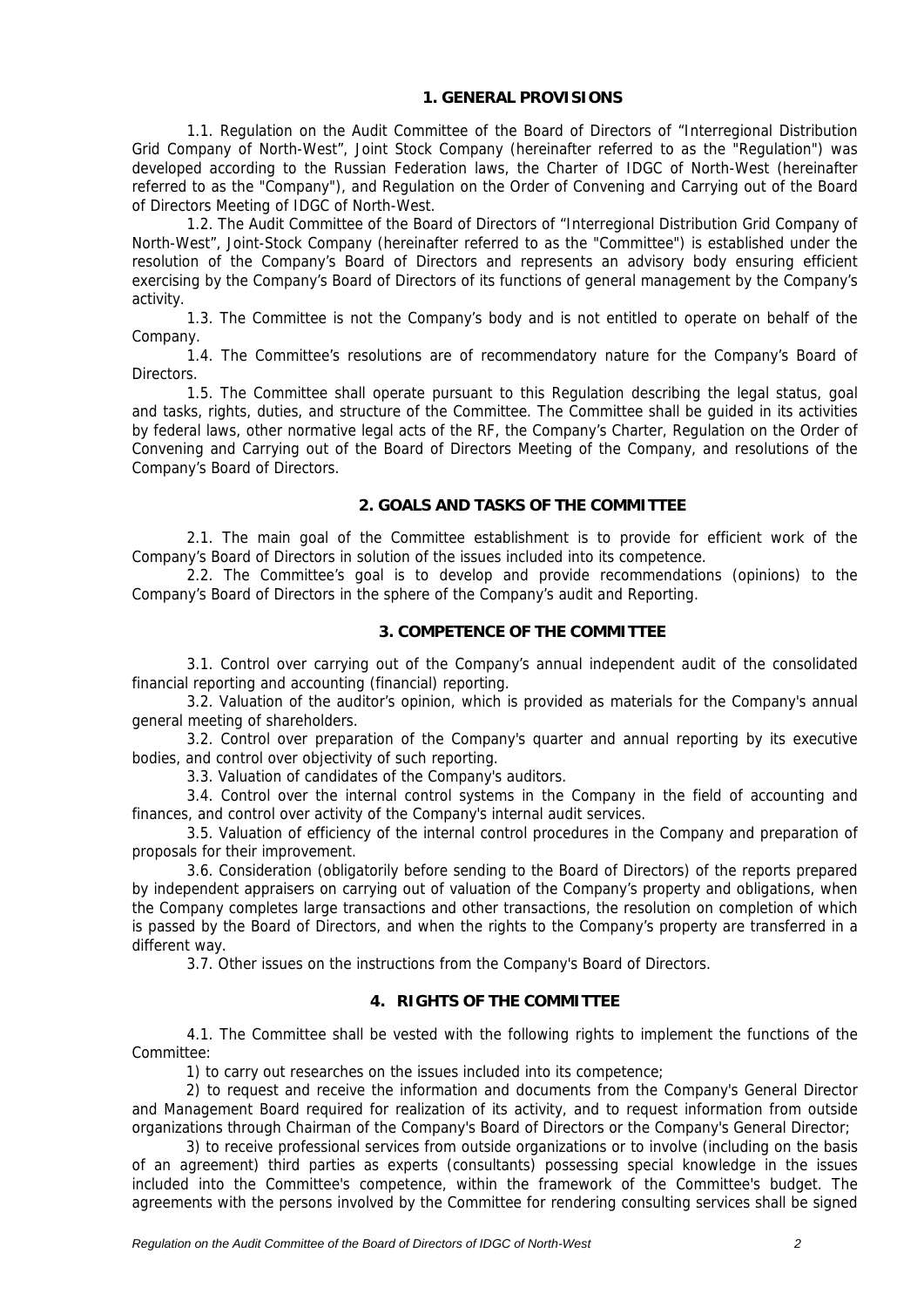on the basis of the respective resolution of the Committee by the Company's authorized official, as advised by the Committee's Chairman, or by the Committee's Chairman under a power of attorney issued by the Company's sole executive body;

4) to invite employees, management of the Company, members of other Committees of the Company's Board of Directors, and other persons for participation in internal meetings of the Committee;

5) to develop draft amendments and additions to this Regulation and submit them for consideration by the Company's Board of Directors, as may be necessary.

4.2. The Committee shall be vested with other rights, as set out in this Regulation.

#### **5. DUTIES OF THE COMMITTEE**

5.1. The Committee shall be obliged:

to implement the tasks the Committee is entrusted with, in good faith and to carry out its activity according to this Regulation, requirements of the Russian Federation laws, the Company's Charter and internal documents;

to provide the Board of Directors with economically efficient and legally well-grounded recommendations (opinions) on the issues included into the Committee's competence;

to inform the Company's Board of Directors on the risks the Company is subject to, in time;

to observe requirements of confidentiality, not to disclose the information on the Company, which represents commercial and/or official secrecy.

#### **6. MEMBERSHIP OF THE COMMITTEE AND THE PROCEDURE OF ITS FORMATION, THE RIGHTS AND DUTIES OF THE COMMITTEE'S MEMBERS**

6.1. The Committee's membership is determined by the resolution of the Company's Board of Directors in the number of at least 3 (three) people.

6.2. The Committee's membership shall be elected by the Company's Board of Directors from among the candidates represented by the members of the Company's Board of Directors.

6.3. Each member of the Company's Board of Directors shall be entitled to recommend no more than 3 (Three) candidates of the Committee's members.

6.4. Only individuals elected from the membership of the Company's current Board of Directors may become members of the Committee.

6.5. The proposals made by the members of the Company's Board of Directors in respect of the candidates for election to the Committee shall be presented to Chairman of the Company's Board of Directors in writing no later than 5 (Five) days before the date of carrying out the meeting of the Board of Directors (expiry of the time-limit for acceptance of forms for postal voting), the agenda of which includes the item on election of the Committee's members.

6.6. When candidates are recommended for the Committee, the recommended candidate's written consent and information on the candidate shall be attached to the proposal on recommendation of the candidate (candidates) of the Committee's members.

The proposal on recommendation of the candidate (candidates) for the Committee's members shall contain the following information on the candidate:

name, patronymic, surname of the candidate in full;

place of work and position of the candidate as at the moment of sending the proposal.

The proposal on recommendation of the candidate (candidates) for the Committee's members shall be signed by a member of the Company's Board of Directors, who presented such a proposal.

6.7. When the Members of the Committee are elected, preference shall be given to the candidates, who have higher financial, economic or law education and/or have professional experience in the sphere of financial control and risk management. At least one of the members of the Committee shall possess knowledge in rules (standards) of accounting and drawing up of the accounting (financial) reporting applied by the Company, professional experience in the field of preparation (audit) of the accounting (financial) reporting and development (analysis) of internal control systems.

6.8. The Members of the Committee shall be elected pursuant to the terms of this Regulation for the period before carrying out of the first meeting of the Board of Directors elected in a new membership.

6.9. The powers of any member of the Committee may be early terminated under the resolution of the Company's Board of Directors.

6.10. Chairman of the Committee and the Committee's members may abdicate responsibility by way of sending a respective application to Chairman of the Company's Board of Directors and Chairman of the Committee.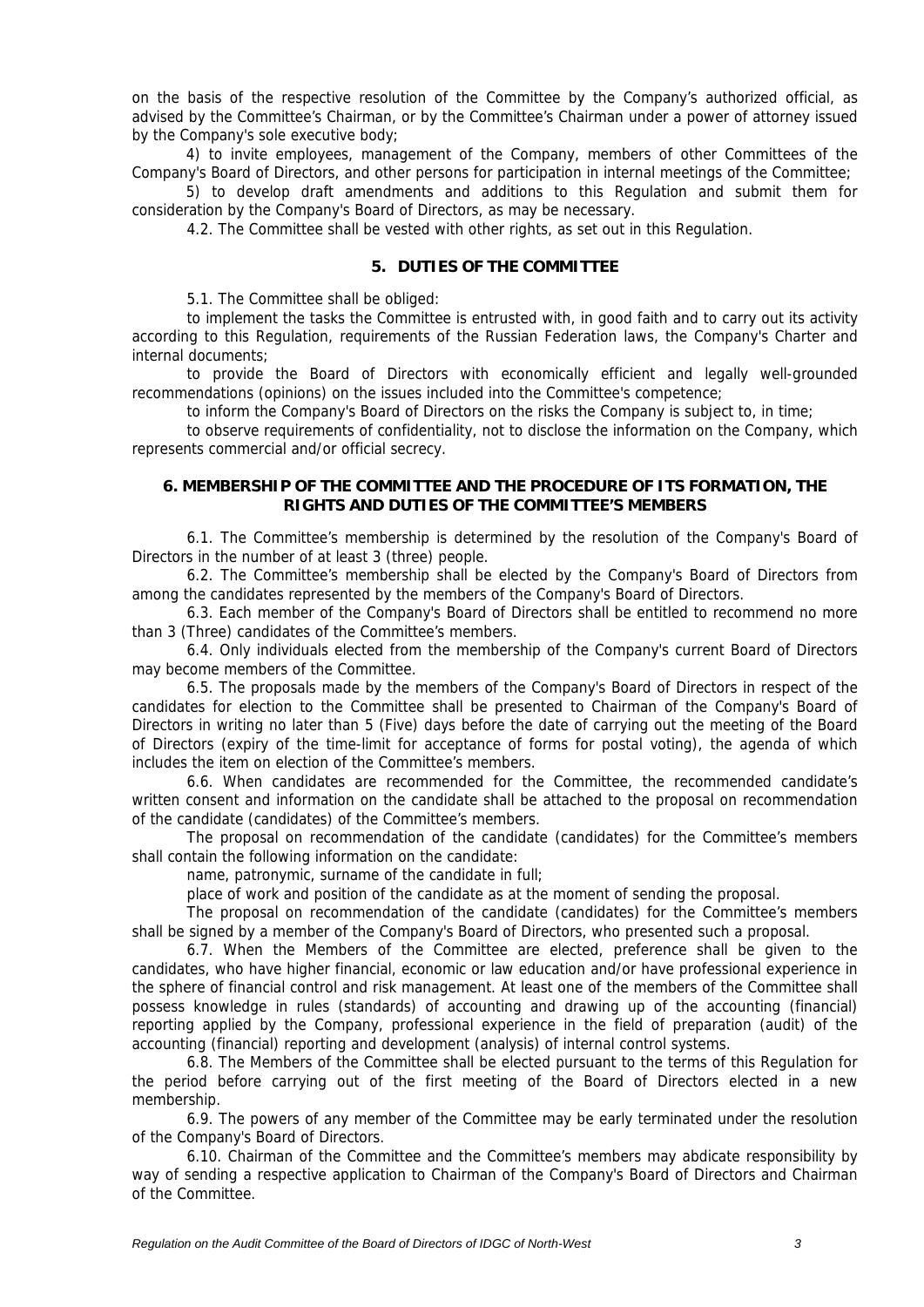6.11. If the number of the Committee's members becomes less than the number determined by the Regulation for carrying out of the Committee's meetings, Chairman of the Board of Directors shall be obliged to call an extraordinary meeting of the Board of Directors for election of the Committee's members or to include an item on election of the Committee's members into the agenda of the nearest planned meeting of the Company's Board of Directors.

6.12. The Committee's members shall be entitled to do the following within the framework of the Committee's competence:

1) to request the documents and information from the Company's General Director and the Company's Management Board, which are required for passing resolutions on the items included into the Committee's competence. The information shall be requested in writing and such request shall be signed by Chairman of the Committee;

2) to make written proposals as regards formation of the Committee's work plan;

3) to include items into the agenda of the Committee meetings, as set out by the Regulation;

4) to demand convocation of the Committee's meeting;

5) to exercise other rights stipulated by the Regulation.

6.13. The Committee's members shall be obliged to examine the materials for the Committee's meeting and to develop their own position on each item of the meeting agenda.

6.14. The Committee's members, when exercising their rights and discharging their duties, shall act in the interests of the Company, exercise their rights and act in respect of the Company in good faith and reasonably.

6.15. When a resolution is made on inclusion of the company's shares into the "A"<sup>1</sup> quotation list of Russian stock exchanges, the following requirements to the committee's members shall be complied with:

not to be officials or employees of the Company as at the moment of election and within 1 year before election;

not to be officials of another economic entity, in which any of the Company's officials is a member of the personnel and remuneration committee under the board of directors;

not to be spouses, parents, children, brothers and sisters of the Company's officials (of the official of the management entity of the Company);

not to be affiliated persons of the Company, but for a member of the Company's Board of Directors;

not to constitute parties to the obligations with the Company, according to the terms of which they may purchase property (obtain money), the value of which is at least 10 percent of the cumulative annual revenue of the specified persons, except for obtaining of the compensation for participation in the activity of the Company's Board of Directors;

not to be representatives of the state, i.e. the persons, which are representatives of the Russian Federation, constituent entities of the Russian Federation and municipal entities in the board of directors of the joint-stock companies, in respect of which the resolution on use of the special right ("golden share") is passed, and the persons elected to the board of directors from among the candidates recommended by the Russian Federation, as well as the constituent entity of the Russian Federation or municipal entity, if such members of the board of directors must vote on the basis of written instructions (orders, etc.) of the respective constituent entity of the Russian Federation or municipal entity.

If the mentioned specified requirements may not be complied with as regards all of the Committee members by virtue of the objective reasons, the membership of the Committee shall consist only of the members of the Company's Board of Directors, who meet the above-stated requirements, and the members of the Company's Board of Directors, who are not the sole executive body and (or) members of the collegial executive body.

6.16. When it is resolved to include the company's shares into the "B"<sup>2</sup> or "C" quotation lists of Russian stock exchanges, the Committee shall consist of the members of the Company's Board of Directors, who are not the sole executive body and (or) members of the collegial executive body.

 <sup>1</sup> As regards the second level quotation list "A", the liability is allowed to be assumed as to observance of the requirements to the membership of the Committee listed in clause 6.15 of section 6 "Membership of the committee and the procedure of its formation, the rights and duties of the committee's members" determining the membership and the order of its formation, upon expiry of a year as from the date of inclusion of the Company's shares into the second level quotation list.

 $2$  As regards the quotation list "B", the liability is allowed to be assumed as to observance of the requirements to the membership of the Committee determining the membership and the order of its formation, provided that the Company's shares are included into the quotation list "B", upon expiry of a year as from the date of inclusion of the Company's shares into the quotation list "B".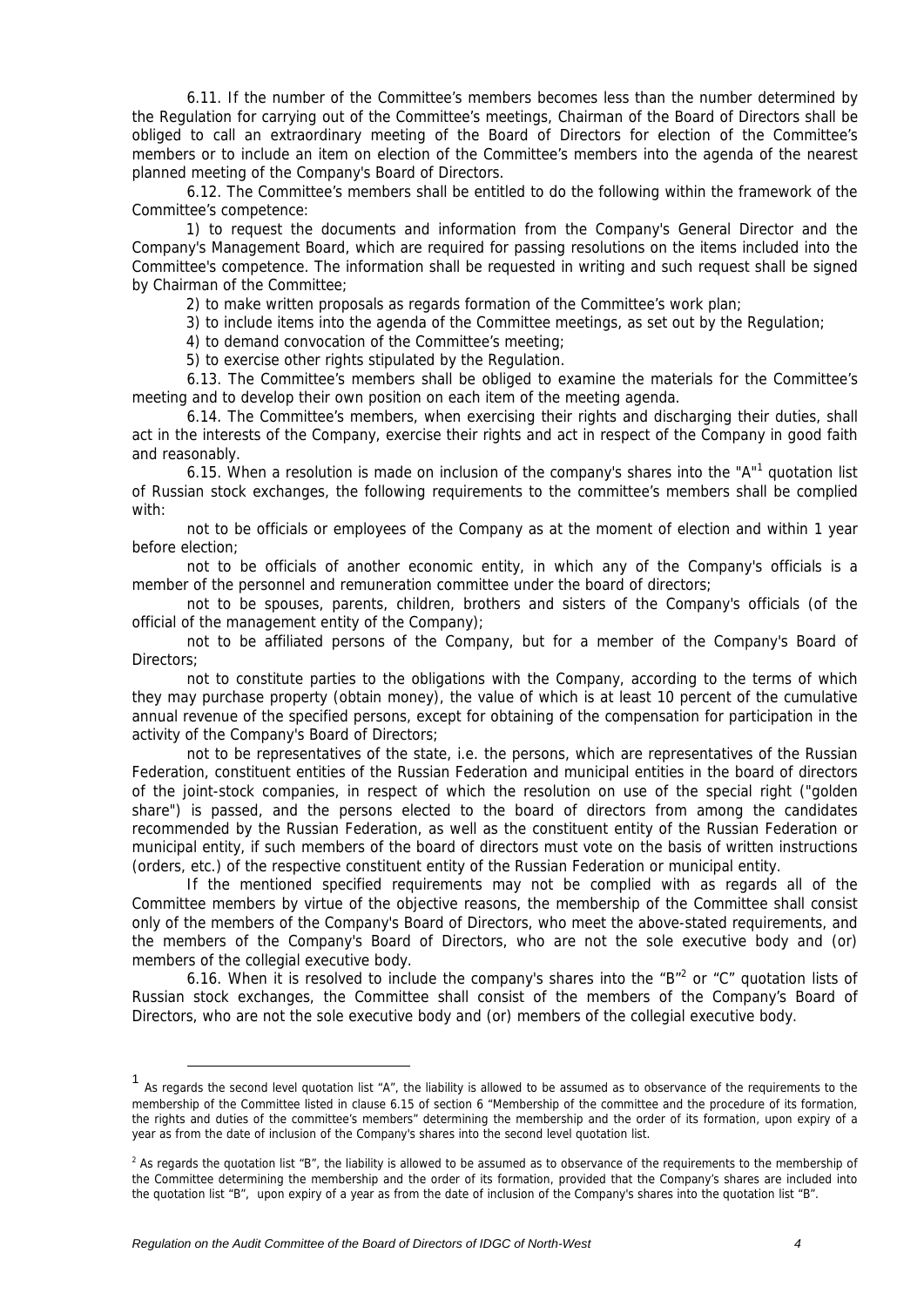### **7. CHAIRMAN OF THE COMMITTEE AND THE PROCEDURE OF HIS\HER ELECTION**

7.1. The management by the Committee and arrangement of its activity shall be carried out by Chairman of the Committee.

7.2. Chairman of the Committee shall be elected by the Company's Board of Directors from among the elected members of the Committee by the majority of votes of the members of Company's Board of Directors taking part in the Board of Directors' meeting.

When a resolution is made on inclusion of the Company's shares into the quotation list of Russian stock exchanges, a candidate of Chairman of the Committee shall meet the requirements as set forth by clause 6.15 of this Regulation.

7.3. The Company's Board of Directors shall be entitled to re-elect Chairman of the Committee at any time.

7.4. If Chairman of the Committee is absent, his\her duties shall be exercised by Deputy Chairman of the Committee. Deputy Chairman of the Committee shall be elected by the members of the Committee from among their number by the majority of votes from the total number of the elected members of the Committee.

7.5. Chairman of the Committee shall:

1) convene meetings of the Committee and preside over them;

2) determine the form of holding the meeting and approve the agenda of the Committee's meetings;

3) determine the list of the persons invited for participation in the Committee's internal meeting. Officials and/or employees of the Company shall be invited for internal meeting of the Committee (consideration of certain items of the meeting agenda) by way of sending of the respective invitation addressed to the Company's General Director. The Company's General Director shall be obliged to provide participation of the invited officials and/or employees of the Company or other persons possessing the powers, information and qualification required for efficient participation in the Committee meeting (consideration of the items of the agenda meeting, granting of the information, participation in discussion, resolution-making, etc.) in the Committee's meeting (consideration of certain items of the meeting agenda);

4) organize keeping of the minutes of the Committee's meetings and sign minutes of the Committee's meetings;

5) represent the Committee during cooperation with the Company's Board of Directors, other Committees of the Board of Directors, executive bodies of the Company, the Auditor, the Auditing Commission of the Company and other bodies and persons;

6) carry out official correspondence of the Committee, sign inquiries, letters and documents on behalf of the Committee;

7) distribute duties between the Committee members;

8) develop the work plan of the Committee and submit the mentioned plan for approval to the Committee, supervise performance of the resolutions and work plans of the Committee;

9) provide for observance of requirements of the Russian Federation laws, the Company's Charter, other internal documents of the Company and this Regulation during the Committee's activity;

10) perform other functions stipulated by the current laws, the Company's Charter, this Regulation and other internal documents of the Company.

#### **8. SECRETARY OF THE COMMITTEE**

8.1. The functions of the Committee's Secretary shall be carried out by the Committee's Corporate Secretary, unless otherwise provided for by the Committee's resolution. If the Committee decides to elect another person as the Committee's Secretary, the Committee's Secretary shall be elected by the majority of votes from among the total number of the elected members of the Committee. If the candidate for the position is the employee of the Company, this candidacy shall be agreed upon by the Company's General Director.

8.2. The Committee's Secretary shall carry out technical (information, documentary, protocol, secretarial) support of the current activity of the Committee, inter alia, he/she shall:

1) ensure preparation and carrying out of the Committee's meetings;

2) carry out gathering and ordering of materials for the meetings;

3) ensure duly sending of notices on carrying out of the Committee's meetings, meeting agendas, materials as regards the agenda and forms to the Committee's members and the persons invited for participation in the Committee's meeting;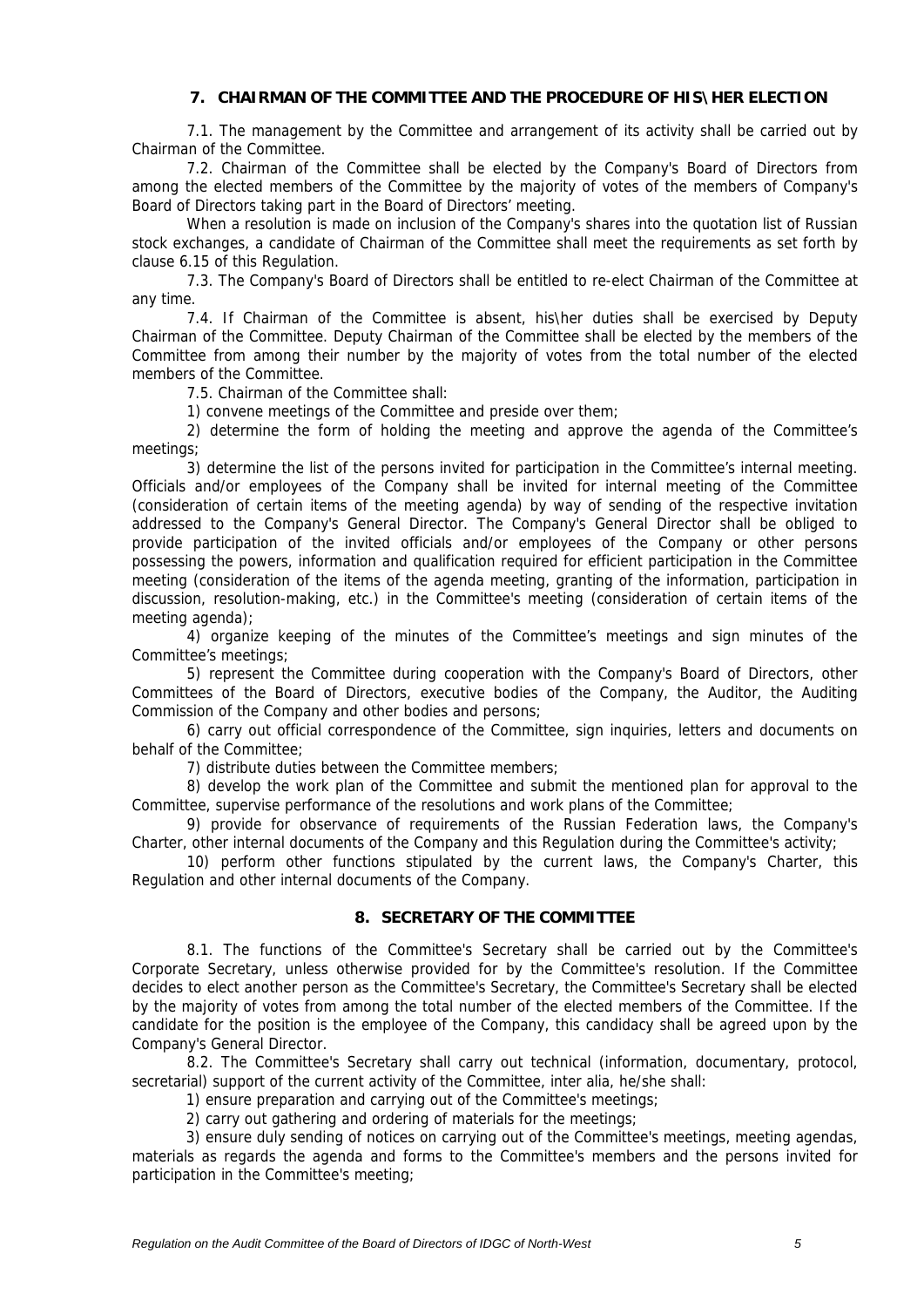4) carry out organizational and technical support of carrying out of voting at the Committee's meeting;

5) ensure cooperation of the Committee with the Company's Board of Directors, other Committees of the Company's Board of Directors, executive bodies of the Company, the Auditor, the Auditing Commission of the Company and other bodies and persons;

6) carry out recording of the meetings, organize preparation of draft resolutions of the Committee;

7) carry out registration of the correspondence (including inquiries, requirements, solicitations) addressed to the Committee and/or the Committee's members, ensure obtaining by the Committee's members of the necessary information;

8) provide for storage of the minutes of the Committee's meetings and other documents and materials related to the Committee's activities according to procedures of storage of the documentation adopted by the Company;

9) carry out assignments of Chairman of the Committee within the framework of the powers of Chairman of the Committee;

10) carry out other functions according to the Regulation.

8.3. The compensation shall be paid to the Committee's Secretary and the charges related to performance by him/her of his/her duties shall be compensated to the Committee's Secretary.

The remuneration and charges related to performance by him/her of his/her duties shall be provided for in the Company's budget.

#### **9. MEETINGS OF THE COMMITTEE**

9.1. The Committee's meetings shall be convened by Chairman of the Committee according to the work plan approved at the Committee's meeting (scheduled meetings) and in other cases stipulated by the Regulation (extraordinary meetings).

9.2. The work plan of the Committee shall be formed by Chairman of the Committee in view of the approved work plan of Company's Board of Directors and proposals of Chairman of the Company's Board of Directors, the Committee's members and resolutions of Company's Board of Directors.

9.3. The work plan of the Committee shall be approved at the Committee's meeting held after the meeting of Company's Board of Directors, at which the Work Plan of the Company's Board of Directors was approved.

9.4. When convening the Committee's meeting, Chairman of the Committee shall determine the date, time, place and form of carrying out of the meeting, agenda, and list of the persons invited for participation in the Committee's internal meeting.

9.5. The agenda of the scheduled meeting shall be formed by Chairman of the Committee according to the approved Work Plan of the Committee, resolutions of the Company's Board of Directors and proposals of Chairman of the Board of Directors.

9.6. The Committee's members shall be entitled to make proposals on formation of the agenda of the Committee's scheduled meeting.

9.7. Chairman of the Committee shall be entitled to include the obtained proposals into the agenda of the scheduled meeting or to convene an extraordinary meeting of the Committee.

9.8. The extraordinary meetings of the Committee shall be held:

- according to the notice on the meeting of the Company's Board of Directors received from the Company's Corporate Secretary, the agenda of which includes an item (items) included by this Regulation into the Committee's competence;

- upon the Committee's Chairman own initiative;

- under the resolution of the Company's Board of Directors or under the resolution of the Committee;

- on demand of Chairman of the Company's Board of Directors, a member of the Committee, the Auditing Commission and the external Auditor of the Company.

9.9. The demand of Chairman of the Company's Board of Directors, a member of the Committee, the Auditing Commission and the external Auditor of the Company about convening of the Committee's meeting shall be sent to Chairman of the Committee in writing no later than 7 (Seven) business days before the date of carrying out of the meeting and shall contain the wording of the item, substantiation of the necessity of consideration of the item at the meeting, draft resolution of the Committee and related materials and information.

The demand on convening of the Committee's meeting shall be signed by the person, who sent such demand (the demand of the Auditing Commission on convening of the Committee's meeting shall be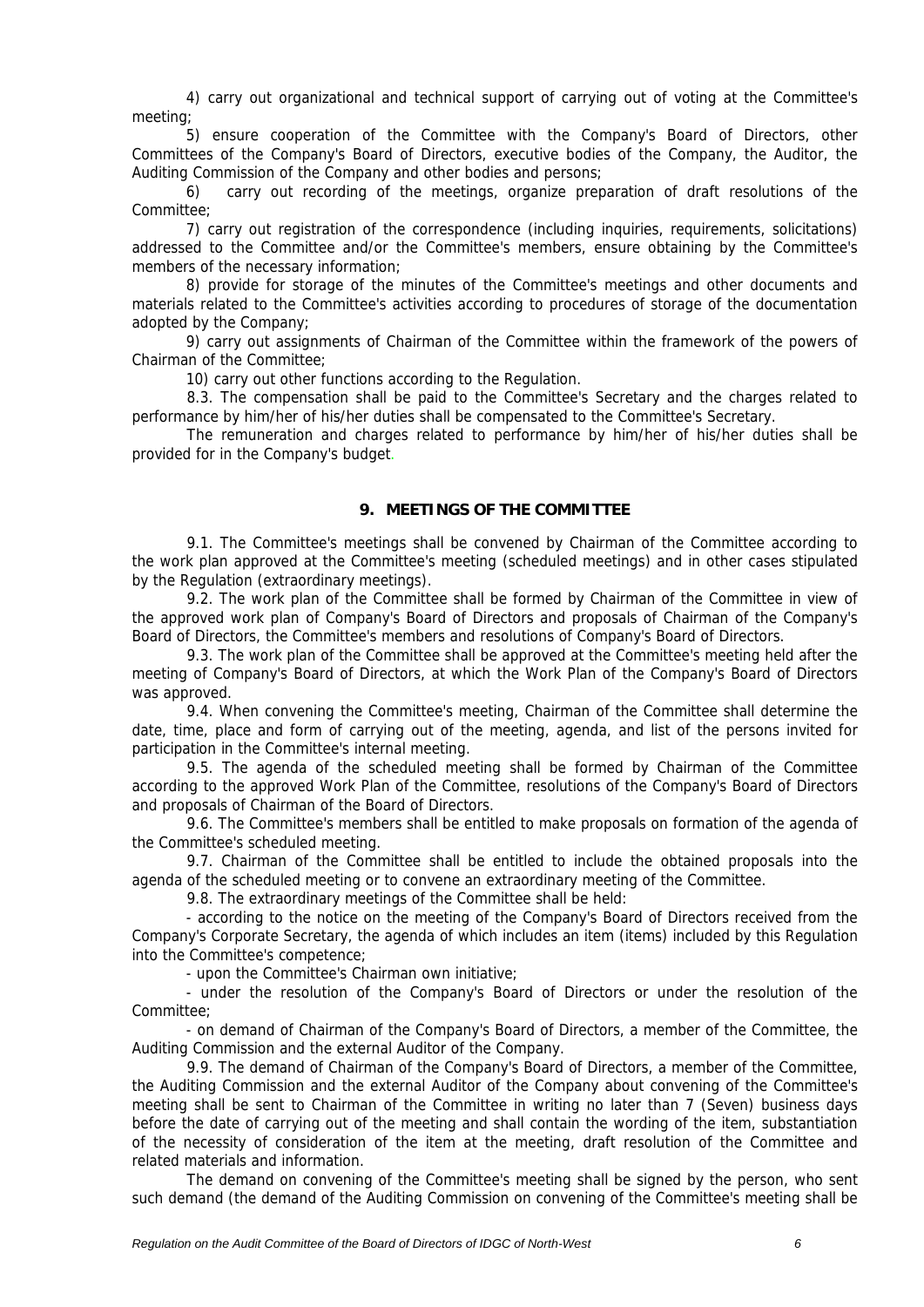signed by Chairman of the Auditing Commission, the demand of the Auditor of the Company shall be signed by the authorized person of the Auditor). Simultaneously, a copy of the demand on convening of the Committee's meeting with all attachments shall be sent to the Committee's Secretary.

9.10. Within 1 (One) business day from the date of presentation of the demand on convening of the extraordinary meeting, Chairman of the Committee shall make a resolution on carrying out of an extraordinary meeting of the Committee, determine the date, time and place of carrying out of the Committee's meeting (date and time of the deadline for acceptance of the forms in the event of postal voting), or make a resolution on refusal to convene an extraordinary meeting of the Committee. The substantiated resolution on refusal to convene the extraordinary meeting of the Committee shall be sent to the person or the body of the Company, which demands convening of such meeting, no later than the next day as from the date of taking of the resolution by Chairman of the Committee on refusal to convene the meeting.

9.11. The resolution of Chairman of the Committee on refusal to convene an extraordinary meeting of the Committee may be passed in the following cases:

1) the item (items) proposed for inclusion into the agenda of the Committee's meeting is not included into its competence by the Regulation on the Committee;

2) the item of the agenda included into the demand on convening of the extraordinary meeting of the Committee has already been included into the agenda of the nearest meeting convened according to the resolution of Chairman of the Committee passed before acceptance of the above-stated demand;

3) the form, order and time-limit of presentation of the demand about convening of the meeting set forth by clause 9.8. of the Regulation were not complied with.

9.12. Chairman of the Committee shall be entitled to include the items contained in the demand on convening of an extraordinary meeting of the Committee into the agenda of the nearest scheduled meeting of the Committee.

9.13. The notice on carrying out of the Committee's meeting shall contain the agenda of the meeting, the form of carrying out of the meeting, date, place and time of carrying out of the meeting (date and time of the deadline for acceptance of forms for voting on the agenda items of the meeting). The notice on carrying out of the meeting shall be drawn up by the Committee's Secretary and signed by Chairman of the Committee or Deputy Chairman of the Committee (in the cases stipulated by this Regulation). The notice on carrying out of the meeting shall be sent to the Committee's members and the persons invited for participation in the Committee's internal meeting no later than 5 (Five) business days prior to the date of carrying out of the Committee's meeting (the date of the deadline for acceptance of the forms in the event of postal voting meetings). The materials and information related to the agenda shall be sent to the Committee's members and the persons invited for participation in the Committee's internal meeting no later than 3 (Three) business days prior to the date of carrying out of the meeting (the date of the deadline for acceptance of the forms in the event of postal voting meetings), including the resolutions (recommendations) of the Company's Management Board in the events established by clause 9.15. of this Regulation.

The materials related to the agenda items of the Committee's meeting shall necessarily include draft resolutions on these items. Draft resolutions shall be formed (prepared) by Chairman of the Committee, except for cases of consideration by the Committee of the items on demand of the persons as set out in clause 9.8. of this Regulation.

The persons invited for participation in the Committee's internal meeting shall receive the materials on those items of the agenda of the Committee's meeting, in the discussion of which they are supposed to participate.

9.14. The notice on carrying out of the Committee's meeting and materials (information) on the agenda items may be provided (sent) to the Committee's members and the persons invited for participation in the Committee's internal meeting personally, by a facsimile message or e-mail.

9.15. When the items put to the extraordinary meeting of the Committee are urgent, the time limits for convening the extraordinary meeting and sending of materials on the agenda items of such meeting may be reduced under the resolution of Chairman of the Committee.

The meeting of the Committee spent in the form of joint presence may consider the items, which have not been included into the meeting agenda, with the consent of all of the Committee's members present.

9.16. If the Company's Corporate Secretary provides the notice on the meeting of Company's Board of Directors, the agenda of which contains the items referred by the Regulation to the Committee's competence, Chairman of the Committee shall take all the measures providing duly carrying out of the Committee's meetings for development of recommendations (resolutions) on these items of the agenda of the Company's Board of Directors meeting and their sending to the Board of Directors according to the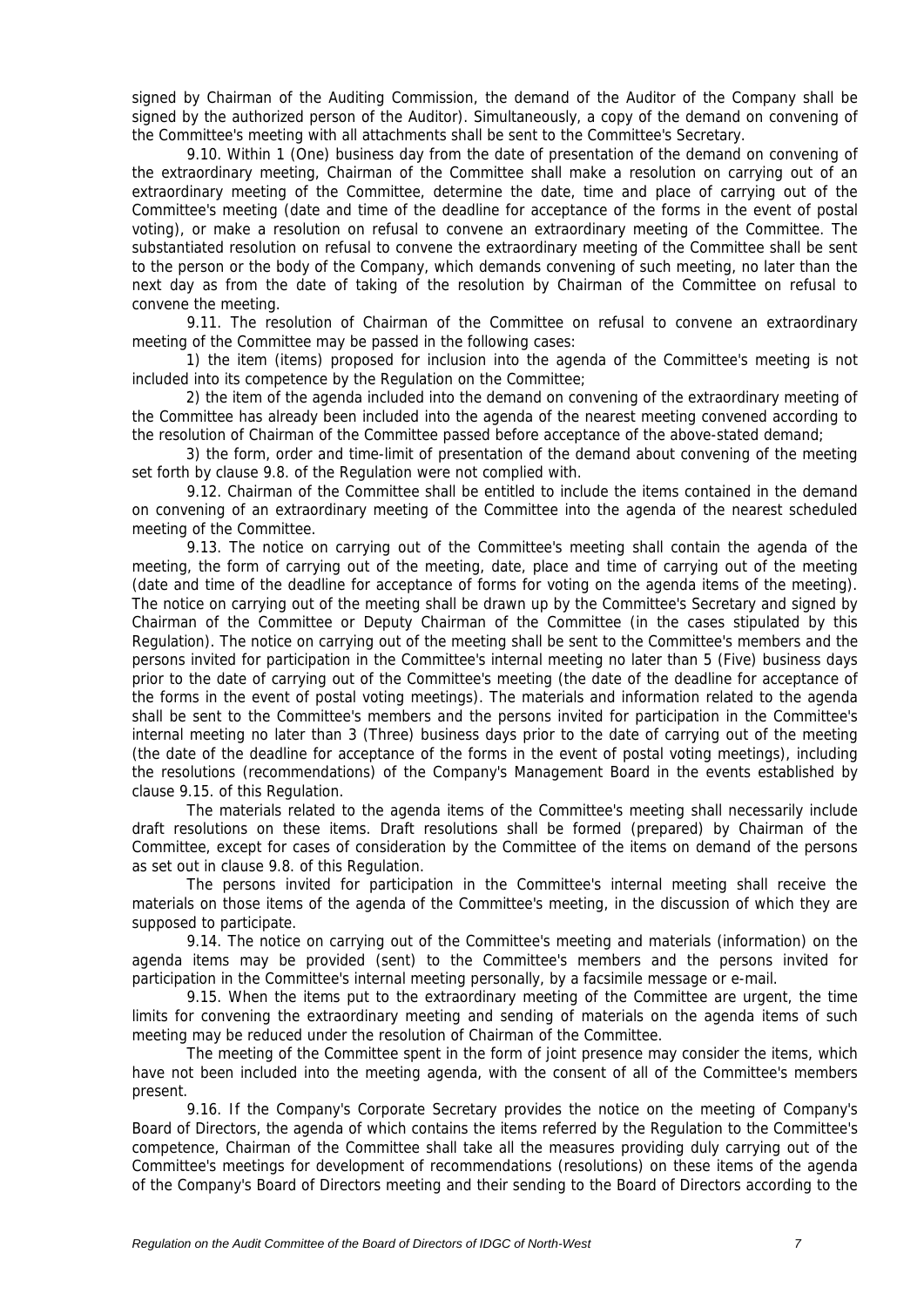approved Regulation for the Order of Convening and Carrying out of the Company's Board of Directors Meetings.

9.17. If the Company's Corporate Secretary provides the notice on the meeting of Company's Board of Directors, the agenda of which contains the items referred by the Regulation to the Committee's competence and which is subject to preliminary approval by the Company's Management Board according to the Company's Management Board Regulation, the Committee's meeting on such items shall be held after their preliminary consideration by the meeting of the Company's Management Board. In this case the respective resolutions (recommendations) of the Management Board shall be presented to the Committee's members for the Committee's meeting.

The above-stated does not extend to the events, when the time-limits for carrying out of the mentioned meeting of the Management Board and submission of the resolutions (recommendations) passed by the Management Board to the Committee, as set out by the Company's Management Board Regulation, are not complied with.

#### **10. PROCEDURE OF CARRYING OUT THE COMMITTEE'S MEETINGS**

10.1. The Committee's meetings may be held in the form of joint presence of the Committee's members (internal meeting) or in the form of postal voting on the meeting agenda items (postal voting meeting).

10.2. The Committee's internal meeting shall be opened by the person presiding over the meeting - Chairman of the Committee, and in the event of his/her absence - by Deputy Chairman.

10.2.1. The Committee's members and invited persons shall take part in the Committee's internal meeting.

10.2.2. The Committee's Secretary shall determine presence of the quorum for carrying out of the Committee's internal meeting.

The person presiding over the internal meeting shall tell the people present about presence of the quorum for carrying out of the Committee's meeting and open the agenda of the meeting.

10.2.3. If the quorum is absent, the meeting shall be declared invalid. As a result of this, the person presiding over the meeting shall take one of the following resolutions:

1) he/she shall determine time of putting off the beginning of the meeting based on the consultations with the persons present at the meeting;

2) he/she shall determine the date of a repeated meeting with the same agenda;

3) he/she shall include the items, which were to be considered at the invalid Committee's meeting, into the agenda of the following planned Committee's meeting.

10.2.4. The Committee's internal meeting shall be competent (shall have the quorum) in the event of presence of at least a half of the number of the elected Committee's members at the meeting.

10.2.5. The written opinions of the Committee's members, who are absent at the meeting, issued and received according to the procedure set forth by the Regulation, shall be considered in the process of summing up of the results of voting on the items included into the agenda of the Committee's internal meeting.

10.2.6. Written opinions of the Committee's members, who are absent at the Committee's internal meeting, shall be issued only through filling in the forms for voting on the agenda items.

10.2.7. On the day of carrying out of the Committee's internal meeting, the Committee's Secretary shall draw up a form based on the results of discussion of the agenda items and voting of the Committee's members present at the meeting according to Enclosure  $#1$  to this Resolution, signed by Chairman of the Committee, and send it in the original, by e-mail or facsimile message to the members of the Committee, who are absent at the meeting.

10.2.8. When the form is filled in by a member of the Committee on each of the items put to the vote, only one of the possible vote variants ("for", "against", "abstained") shall be left uncrossed.

The filled-in form shall be signed by a member of the Committee, who shall also put his/her surname and initials.

The filled-in and signed form shall be presented by a member of the Committee to the Committee's Secretary no later than the next day after carrying out of the Committee's meeting in the original, by e-mail or facsimile message with the subsequent sending of the original of the form to the address, as set out in the form.

10.2.9. The form filled in breach of the requirements, as set out in the first paragraph of subclause 10.2.8. of this Regulation, shall not be considered when calculating the votes regarding the respective item.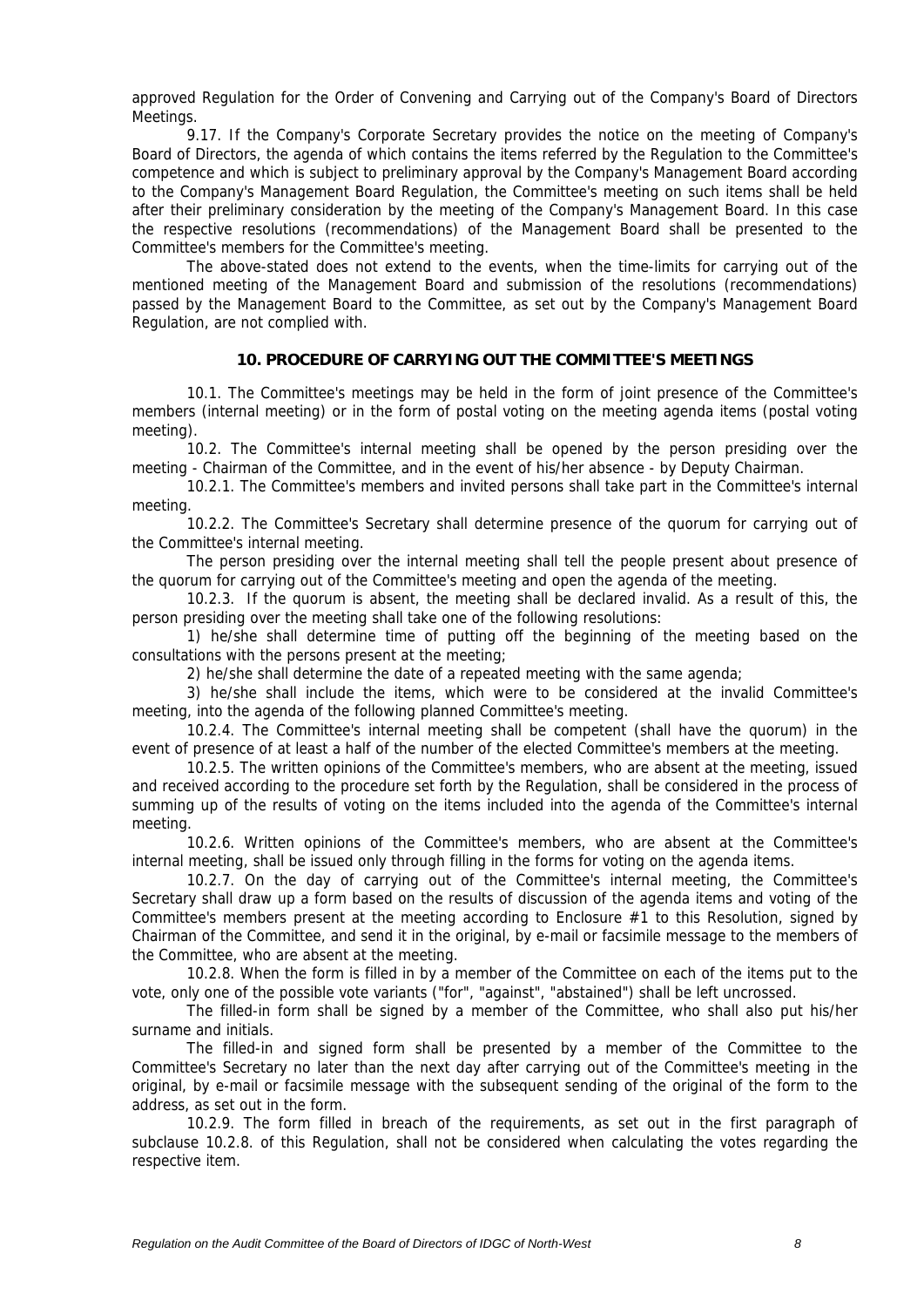The unsigned form and the form presented with the breach of the terms, as set out in subclause 10.2.8. of the Regulation, shall not be taken into consideration when calculating the votes and summing up the voting results.

10.2.10. The results of voting on the agenda items of the Committee's internal meeting shall be determined on the basis of the results of voting of the Committee's members present at the internal meeting, and the forms filled in and signed by the Committee's members and received by the Committee's Secretary in accordance with the established procedure. The results of voting shall be determined after expiry of the term of acceptance of the forms.

10.3. The resolution on carrying out of the Committee's meeting in the form of postal voting shall be taken by Chairman of the Committee.

10.3.1. The forms for voting on the meeting agenda items drawn up according to Enclosure  $#2$ to the Regulation shall be sent to the Committee's members for carrying out of the Committee's postal voting meeting together with the materials (information) on the agenda items of the postal voting meeting.

10.3.2. When the form is filled in by a member of the Committee on each of the items put to the vote at the postal voting meeting, only one of the possible vote variants ("for", "against", "abstained") shall be left uncrossed.

The filled-in form shall be signed by a member of Committee and include his/her surname and initials.

The filled-in and signed form shall be presented by a member of the Committee to the Committee's Secretary no later than the date and time of the deadline for acceptance of the forms, as set out in the form, in the original or as a facsimile message with the subsequent sending of the original of the form to the address, as set out in the form.

10.3.3. The form filled in with the breach of the requirements, as set out in the first paragraph of subclause 10.3.2. of the Regulation, shall not be considered when calculating the votes as regards the respective item.

The unsigned form and the form presented with the breach of the terms, as set out in subclause 10.3.2. of the Regulation, shall be recognized invalid and shall not participate in definition of the quorum required for resolution-making by postal voting, shall not be considered when calculating the votes and summing up of the voting results.

10.3.4. The postal voting meeting of the Committee shall be considered competent (shall have the quorum) if at least a half of the elected members of the Committee have taken part in it.

10.3.5. Those members of the Committee shall be considered taken part in the postal voting meeting, whose forms have been received by the Committee's Secretary no later than the date and time of the deadline for acceptance of the forms.

10.4. The resolutions at the Committee's meetings shall be taken by the simple majority of votes of the elected members of the Committee.

10.5. Each member of the Committee shall have one vote when passing resolutions on the items. If the number of the votes is equal, the Committee Chairman's vote shall be casting.

The vote transfer by one member of the Committee to another member of the Committee or another person shall not be allowed.

10.6. The Committee's Secretary shall draw up the minutes of the meeting no later than 2 (two) business days after carrying out of the Committee's meeting.

10.7. The Minutes of the Committee's meeting shall be signed by the person presiding over the meeting and the Committee's Secretary. The Minutes is made in two original copies, one of which is sent by the Committee's Secretary to the Company's Board of Directors with attached materials and recommendations prepared for it within 1 (One) business day after signing, and the other remains in the Committee's archive. The copies of the Minutes, prepared materials and recommendations shall be sent to all of the Committee's members.

10.8. The presiding person and the Secretary of the Committee shall bear the responsibility for correctness of drawing up of the Minutes. The Committee's Secretary shall be responsible for storage of the minutes, forms, materials and recommendations of the Committee.

10.9. The Minutes of the Committee's meeting shall include:

form of carrying out of the meeting

date, place and time of carrying out of the meeting (date and time of the deadline for acceptance of the forms);

list of the Committee's members, who took part in consideration of the agenda items specifying the form of voting (internal voting or sending of the form), and the list of other persons who are present at the internal meeting;

agenda;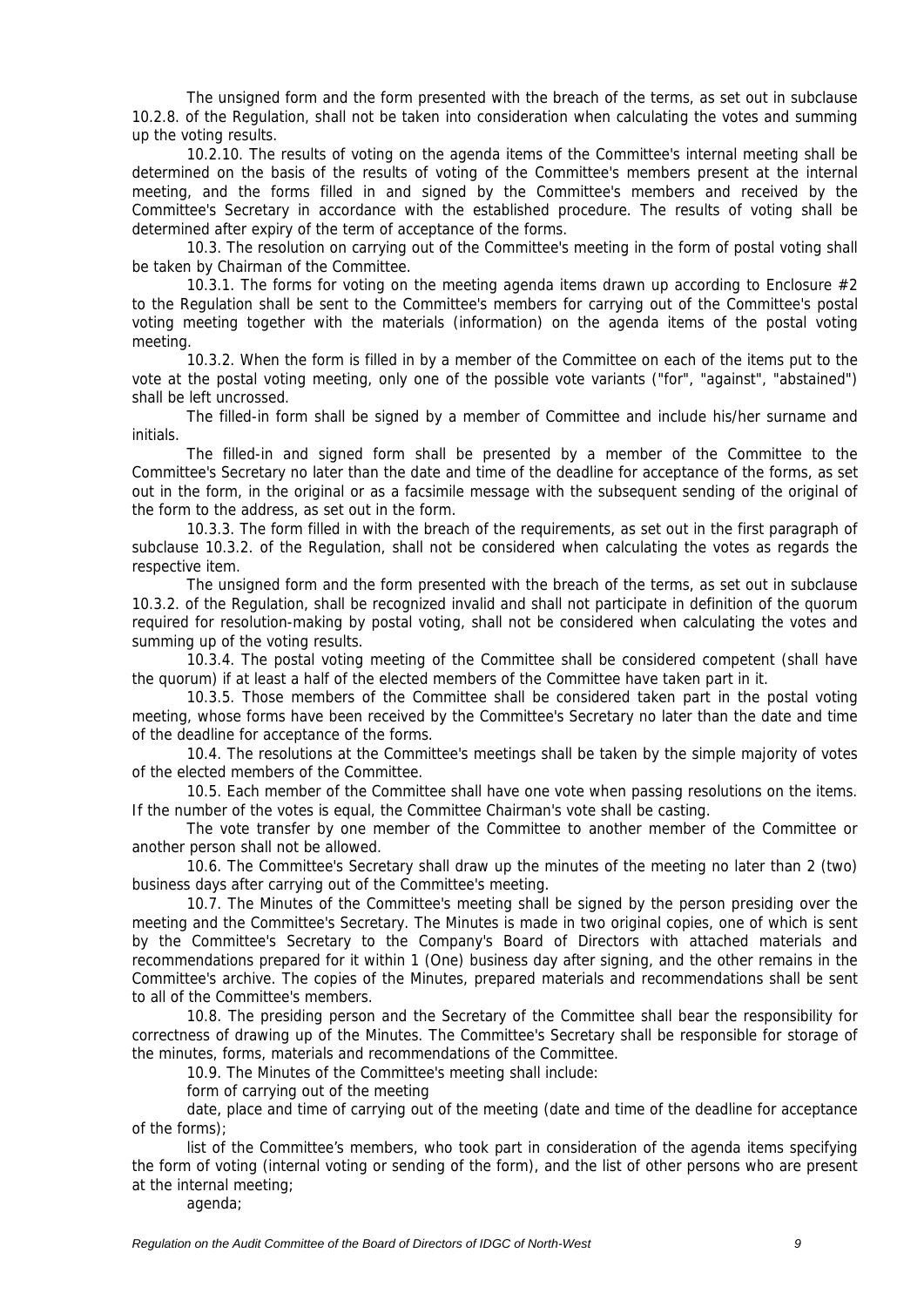proposals of the Committee's members on the agenda items;

items put to the vote, results of voting on them specifying the nature of voting of each member of the Committee;

resolutions passed.

10.10. At the will of a member of the Committee, the summary of his/her opinion on the agenda items of the Committee's meeting may be applied to the Minutes of the Committee's meeting. Such opinion shall be prepared by a member of the Committee and provided to the Committee's Secretary.

#### **11. COOPERATION WITH THE BODIES OF THE COMPANY AND OTHER PERSONS**

11.1. In discharge of its duties, the Committee shall support effective labor relations with governance and control bodies, structural divisions of the Company and other entities and persons.

11.2. Chairman and the Secretary of the Committee shall be obliged to provide the information, technical and coordinated cooperation of the Committee with the Board of Directors, executive bodies, control bodies and structural divisions of the Company, as well as with other Committees of the Company's Board of Directors.

11.3. The Company's General Director and Management Board, on demand signed by Chairman of the Committee, shall be obliged to provide the information and materials necessary for the Committee's members for resolution-making on the items of the Committee's competence.

The specified information and materials shall be presented no later than 3 (Three) business days from the date of acceptance of the demand, unless a greater term provided for in the demand.

If incomplete or unreliable information (materials) is presented, the Committee's members shall be entitled to request additional information (materials).

11.4. Chairman of the Committee shall submit prepared (worked out) recommendations (opinions) to the Company's Board of Directors together with simultaneous granting of the copies of the specified recommendations (opinions) to the Company's General Director.

#### **12. CONFIDENTIALITY**

12.1. During discharge of the duties of the Committee's members, as well as within one year after the end of the term of appointment in the Committee, the persons, who are (were) the Committee's members, the Committee's Secretary and third parties involved by the Committee shall be obliged to observe requirements of confidentiality in respect of the information received by them in connection with their activity in the Committee, which is not public. The concept of the information, which is not public, as regards the activity of the Company and its contents is established by the resolution of the authorized management body of the Company.

12.2. The Committee's members, the Committee's Secretary and third parties involved by the Committee shall be entitled to receive the specified information provided that they enter into the agreement on use of the specified information (Enclosure #3 to the Regulation) with the Company.

12.3. All the documents related to the activity of the Committee shall be stored at the seat of the Company according to the order of storage of the documents, as set forth by the Company. The Committee's Secretary shall be responsible for storage of the mentioned documents.

#### **13. SUPPORT OF THE COMMITTEE'S ACTIVITIES**

13.1. A separate cost item is provided to support the work of the Committee when generating the expense side of the Company's total budget. The expenses of the Committee, in particular, include remuneration and compensation paid to Chairman, members and Secretary of the Committee, expenses for involvement of external advisers, expenses for allowance of the administration personnel and other charges.

13.2. According to the resolution of Company's Board of Directors, the Committee's members and Secretary may receive remuneration and compensation of charges related to discharge by them of their duties. The amount of such remuneration and compensation of charges, procedure and terms of their payment shall be established by a separate resolution of the Company's Board of Directors.

13.3. The proposal on the amount of the budget of the Committee (specifying item-by-item information) shall be formed at the Committee's meeting and sent to the Company's Board of Directors.

The report of the Company's General Director on the opportunity to finance the presented budget in the planned volumes within the framework of realization by the Company of economic activities in the corresponding scheduled period shall be attached to the draft budget of the Committee.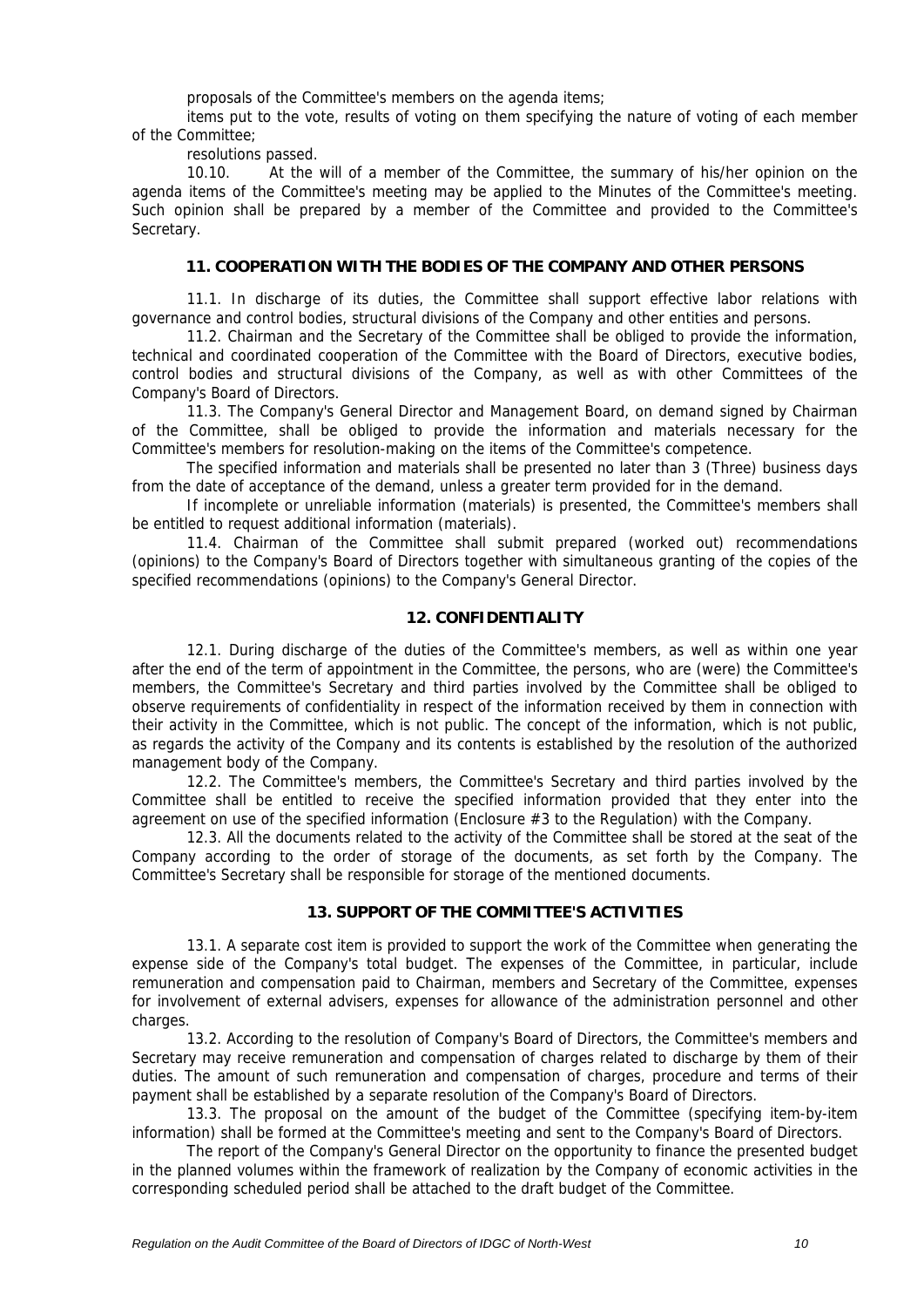13.4. In order to carry out the Committee's meetings, the Company's General Director, under the solicitation of Chairman of the Committee, shall be obliged to provide the Committee with a premise, to provide unimpeded access to it of the persons, the list of whom is determined in the specified solicitation, as well as to carry out other measures for carrying out of the Committee's meeting.

#### **14. FINAL PROVISIONS**

14.1. The Company's Board of Directors shall be entitled to demand from the Committee the report on the current activity of the Committee at any time. The time-limit for preparation and submission of such report shall be set forth by the resolution of the Board of Directors.

14.2. Chairman of the Committee shall be entitled to provide the Company's Board of Directors with separate reports on the items included into the competence of the Committee.

14.3. The information on separate resolutions of the Committee shall be published on the website of the Company in the Internet. The necessity to publish the information shall be determined by Chairman of the Company's Board of Directors.

14.4. The information on work of the Committee shall be subject to inclusion into the Annual Report of the Company.

14.5. The Regulation and all additions and changes hereto shall be approved by the Company's Board of Directors.

14.6. The questions which were not settled by the Regulation shall be settled by the Charter of the Company, Regulation for the Order of Convening and Carrying out of Company's Board of Directors Meeting and other internal documents of the Company, current laws and resolutions of the Company's Board of Directors.

14.7. If separate clauses of the Regulation conflict with the laws or normative acts of the Russian Federation as a result of change of the latters, these clauses shall become invalid, and the Committee's members shall be guided by laws and by-laws normative acts of the Russian Federation until the respective changes are made.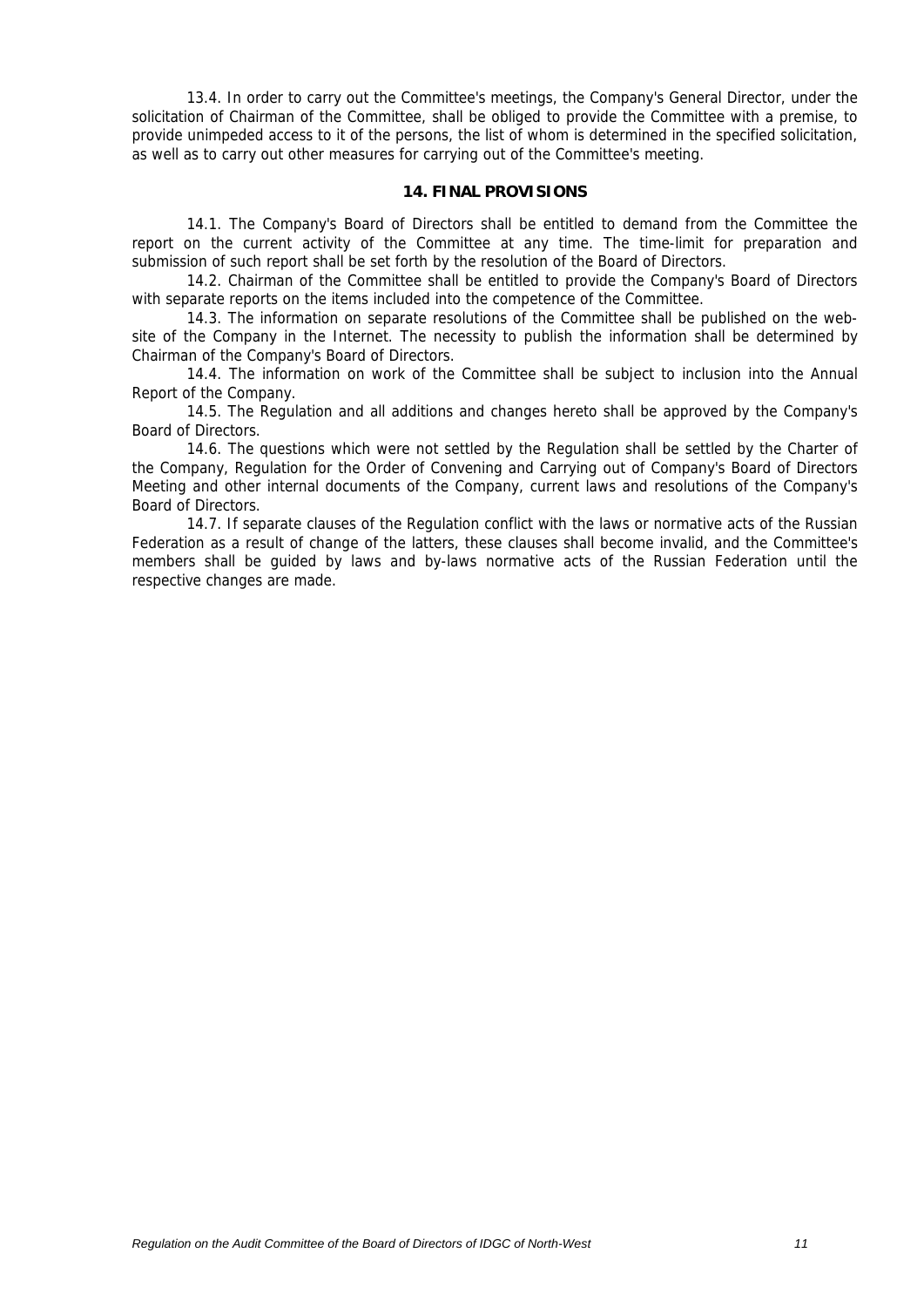# **COMMITTEE OF THE BOARD OF DIRECTORS OF IDGC of North-West, Joint Stock Company**

| <b>FORM</b>                                                                                                                                                                                                                                                                                                              |  |  |
|--------------------------------------------------------------------------------------------------------------------------------------------------------------------------------------------------------------------------------------------------------------------------------------------------------------------------|--|--|
| for voting on the agenda items of the internal meeting held by<br>the Audit Committee of IDGC of North-West's Board of Directors<br>on "_____" _________________ 201___ .                                                                                                                                                |  |  |
| Item:                                                                                                                                                                                                                                                                                                                    |  |  |
| Resolution (passed at the meeting):                                                                                                                                                                                                                                                                                      |  |  |
| <b>AGAINST</b><br><b>ABSTAINED</b><br><b>FOR</b>                                                                                                                                                                                                                                                                         |  |  |
| (leave your variant of answer uncrossed)<br>Item:                                                                                                                                                                                                                                                                        |  |  |
| Resolution (passed at the meeting):                                                                                                                                                                                                                                                                                      |  |  |
| <b>AGAINST</b><br><b>ABSTAINED</b><br><b>FOR</b>                                                                                                                                                                                                                                                                         |  |  |
| (leave your variant on answer uncrossed)                                                                                                                                                                                                                                                                                 |  |  |
| The filled-in and signed form is sent by fax ________________________ or in the original not<br>later than _________________________________.                                                                                                                                                                            |  |  |
| /date, time/<br>The form received by the Company upon expiration of the date and time for obtaining the<br>form is recognized invalid, is not taken into consideration when counting the votes and<br>summing up the voting results.<br>Please send the original of the form to the address: ___________________________ |  |  |
| <b>Member of the Committee</b><br>Of the Board of Directors of IDGC of North-West "<br>$T$ (full name)<br>(signature)                                                                                                                                                                                                    |  |  |
| <b>Chairman of the Committee</b><br>Of the Board of Directors of IDGC of North-West "                                                                                                                                                                                                                                    |  |  |
| the form is invalid without the signature of chairman and member of the Board of Directors'<br>Committee                                                                                                                                                                                                                 |  |  |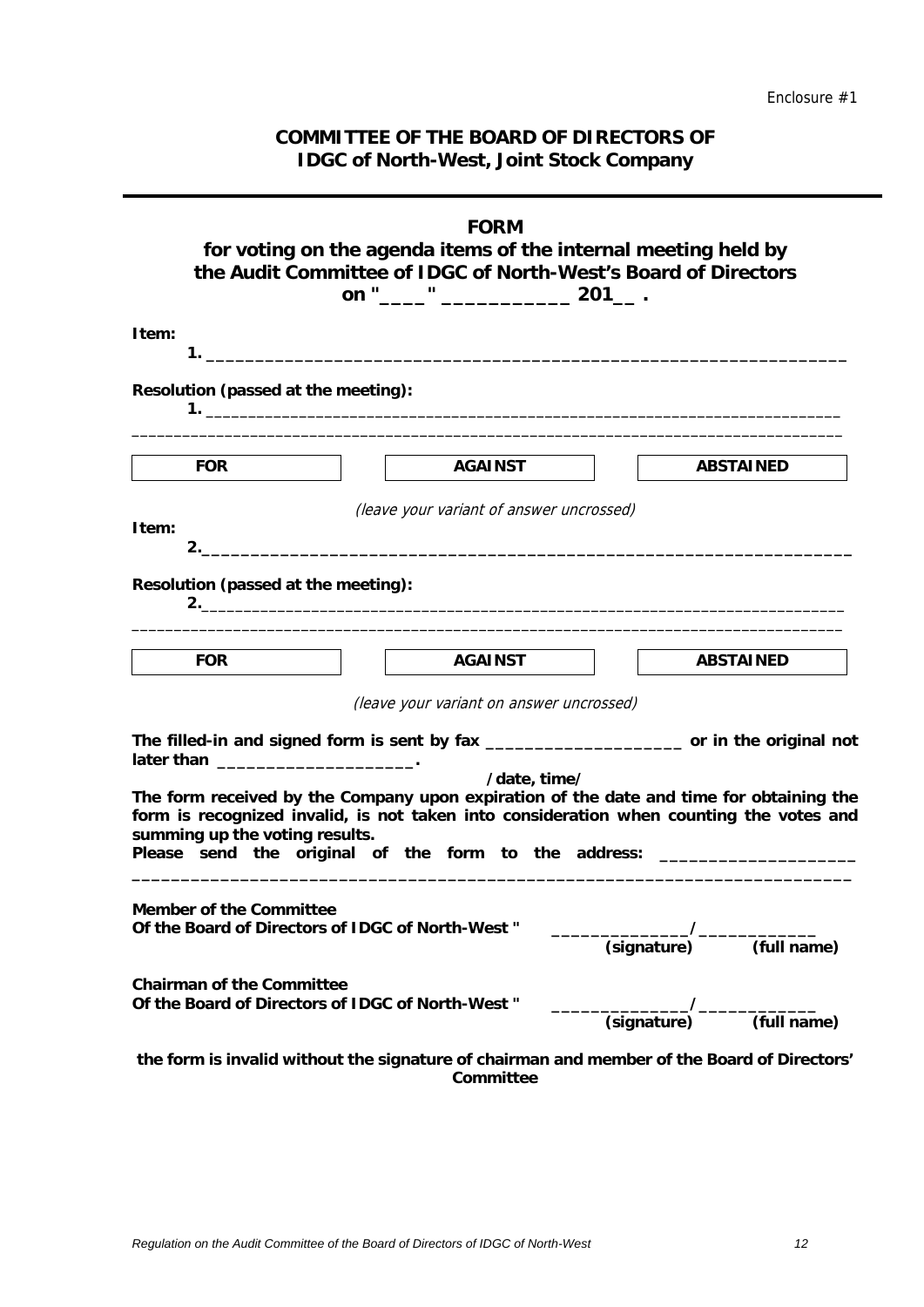# **COMMITTEE OF THE BOARD OF DIRECTORS OF IDGC of North-West, Joint Stock Company**

|                                                                                                                                                                                | <b>FORM</b>                                                                                                                                                                                                                                                                                 |  |
|--------------------------------------------------------------------------------------------------------------------------------------------------------------------------------|---------------------------------------------------------------------------------------------------------------------------------------------------------------------------------------------------------------------------------------------------------------------------------------------|--|
| for voting on the agenda items of the postal voting meeting held by<br>the Audit Committee of IDGC of North-West's Board of Directors<br>." _________________ 201___ .<br>on " |                                                                                                                                                                                                                                                                                             |  |
| Item:                                                                                                                                                                          |                                                                                                                                                                                                                                                                                             |  |
| Resolution (passed at the meeting):                                                                                                                                            |                                                                                                                                                                                                                                                                                             |  |
| <b>FOR</b>                                                                                                                                                                     | <b>AGAINST</b><br><b>ABSTAINED</b>                                                                                                                                                                                                                                                          |  |
| Item:<br>2.                                                                                                                                                                    | (leave your variant of answer uncrossed)                                                                                                                                                                                                                                                    |  |
| Resolution (passed at the meeting):                                                                                                                                            |                                                                                                                                                                                                                                                                                             |  |
| <b>FOR</b>                                                                                                                                                                     | <b>AGAINST</b><br><b>ABSTAINED</b>                                                                                                                                                                                                                                                          |  |
|                                                                                                                                                                                | (leave your variant on answer uncrossed)                                                                                                                                                                                                                                                    |  |
| later than __________________________.                                                                                                                                         | The filled-in and signed form is sent by fax ______________________ or in the original not                                                                                                                                                                                                  |  |
| consideration when summing up the voting results.                                                                                                                              | /date, time/<br>The form received by the Company upon expiration of the date and time for obtaining the<br>form is recognized invalid, does not serve for definition of he quorum and is not taken into<br>Please send the original of the form to the address: ___________________________ |  |
| <b>Member of the Committee</b><br>Of the Board of Directors of IDGC of North-West "                                                                                            | (full name)<br>(signature)                                                                                                                                                                                                                                                                  |  |

**the form is invalid without the signature of member of the Board of Directors' Committee**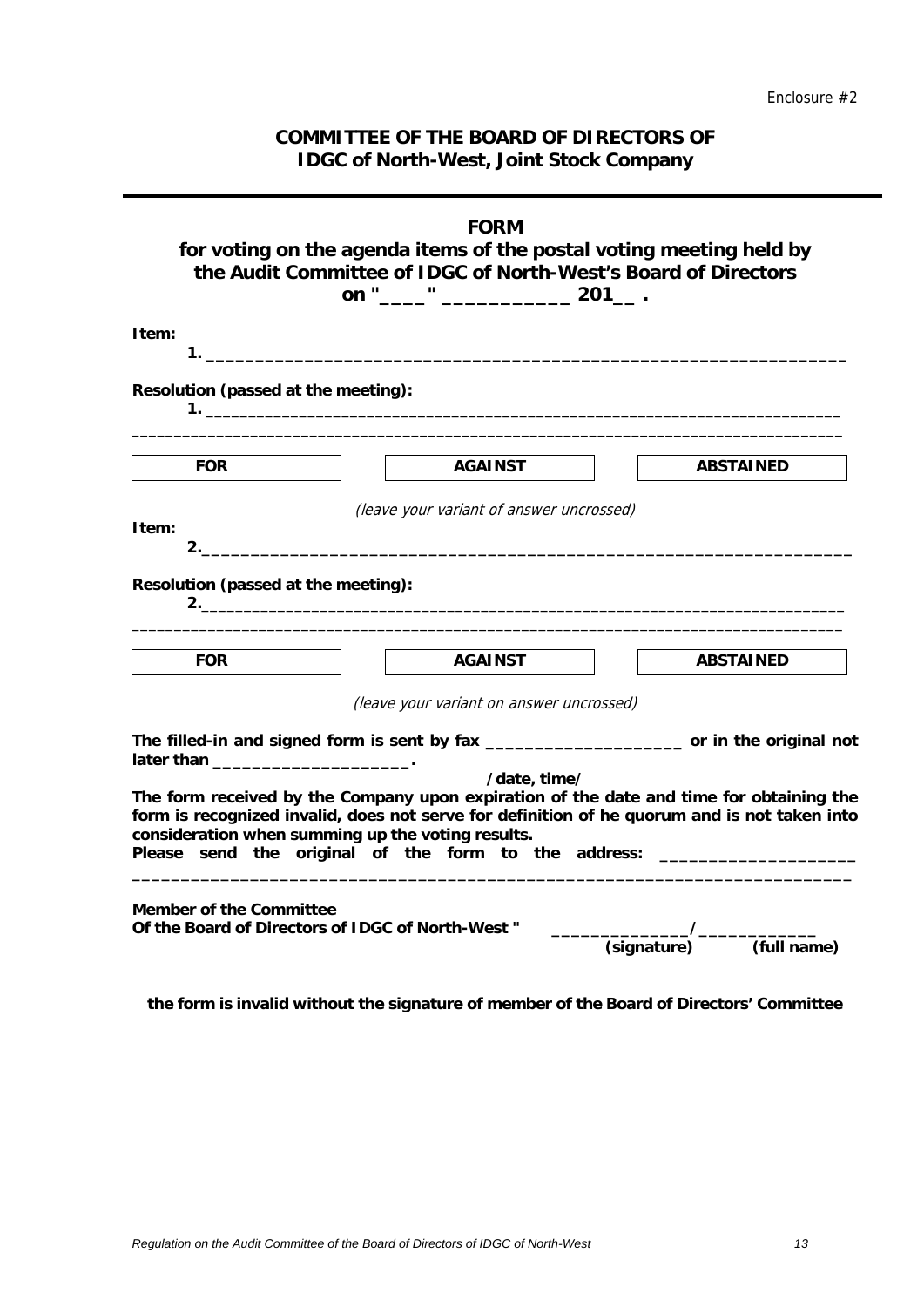## **CONFIDENTIALITY AGREEMENT**

City of \_\_\_\_\_\_\_\_\_ " " 201\_ .

IDGC of North-West represented by its General Director \_\_\_\_\_\_\_\_\_\_\_ acting pursuant to the Charter and \_\_\_\_\_\_\_\_\_\_\_\_\_\_\_\_\_\_\_\_\_\_\_\_, hereinafter referred to as the "Contractor", together referred to as the "Parties", have entered into this agreement on the following:

## **PREAMBLE**

For the purpose of provision of support to the Board of Directors of IDGC of North-West in discharge of its duties, the Audit Committee of the Board of Directors of IDGC of North-West is formed in the Board of Directors of IDGC of North-West, which shall exercise its rights as an advisory body, and act in conformity with the Regulation on the Audit Committee of the Board of Directors of IDGC of North-West.

In connection with exercising of its rights and discharge of its duties, the Contractor obtains access to the confidential information. Within the framework of this Agreement, the Parties shall bring into agreement the conditions in respect of the restriction of use and further disclosure of such information.

## **CONFIDENTIALITY AND RESTRICTED USE**

1. For the purposes of this Agreement on Observance of Confidentiality, the concept "Confidential Information" as a whole and in particular means all or any information of any kind, in oral, written or electronic form, which is related to IDGC of North-West (which is hereinafter referred to as the "Informing Party") and concerns its economic and commercial activity, technologies, clients and/or suppliers, which has the actual or potential commercial value by virtue of the fact that it is unknown to third parties, and which is told by the Informing Party to the Contractor according to this Agreement, together with all archival records or copies of this information or extracts from such information, which are contained in any sort of medium.

The Contractor shall be obliged to store the Confidential Information with the same level of carefulness as it stores its own confidential information, which is its property, and such Confidential Information shall not be used or reproduced and shall not be referred to by the Contractor for any purposes. The Confidential Information shall not be disclosed by the Contractor to any third party, both individual and legal entity.

2. The Contractor shall not be entitled to provide the Confidential Information to other persons ("to give advice" or in another form), who use or are able to use it for the purposes which caused or may cause its disclosure or another wrongful use or use forbidden by the current laws and this Agreement, including use of such information for the purpose of personal enrichment or contribution to the enrichment of other persons irrespective of the fact, whether such person is affiliated with it or not.

In the event of such use of the Confidential Information for the above-named purposes, the Contractor shall be obliged to stop immediately realization of such actions, and IDGC of North-West may demand compensation of damage according to the current laws.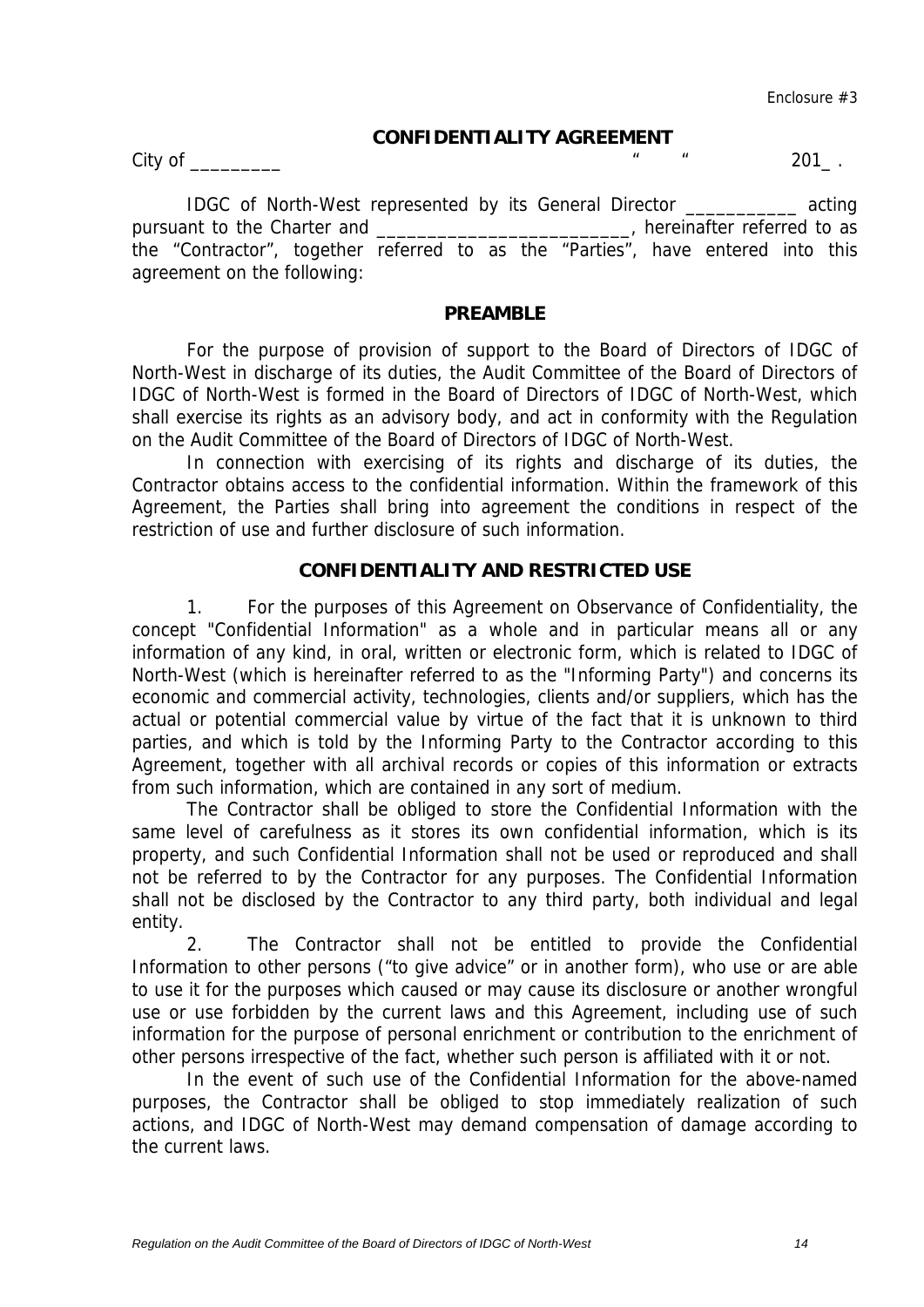The Contractor shall be obliged to notify the Committee on all the transactions planned and/or completed by it with the securities of IDGC of North-West and of subsidiaries and dependent entities of IDGC of North-West.

3. The Contractor shall bear responsibility according to the current laws for the actions of its affiliated persons, including, but not limited to, spouse, parents, children, siblings, adoptive parents and the adopted, other person recognized affiliated by the current laws, in respect of the Confidential Information received from the Contractor, which caused or may cause its disclosure or other wrongful use, including use of such information for the purpose of personal enrichment or contribution to the enrichment of other persons, or which made IDGC of North-West incur losses.

4. This Agreement on Observance of Confidentiality shall not be considered as the document providing the Contractor with any license rights or any other rights in respect of the Confidential Information and its further use.

Unless otherwise agreed upon in a separate written agreement signed between the Parties, all pieces of Confidential Information shall remain the property of the Informing Party.

5. The obligations imposed by this Agreement on Observance of Confidentiality on the Parties of this Agreement shall not serve as an obstacle for the Informing Party as regards transfer of any Confidential Information to its financial, legal or other advisers and third parties which may from time to time act in the interests of the Informing Party and which shall know such Confidential Information and which sign the respective confidentiality agreement in writing before performance of such transfer of the information.

The Confidential Information received by the Contractor from the Informing Party may be provided to third parties, when the duty of its provision is established by the requirements of the Russian Federation laws or the opportunity of such disclosure is stipulated by this or another written agreement between the Parties.

Provision of the Confidential Information by the Contractor to the government bodies, other state bodies, institutions of local government may be performed only on the basis of a substantiated request signed by the authorized official, which shall incorporate the purposes and legal grounds of the request for the information. If such or any other demand for provision of the Confidential Information is received, the Contractor shall be obliged to notify the Informing Party on this immediately in writing.

# **RETURN OF THE CONFIDENTIAL INFORMATION**

6. According to the requirement of the Informing Party or upon the exclusive discretion of the Informing Party, all and any Confidential Information in any form which was received or acquired by the Contractor from the Informing Party or for the Informing Party shall be returned or, if it is not obviously possible, shall be destroyed within 14 (fourteen) days from the moment of obtaining of such demand, and any copies of such information or data related to such information, or the extracts thereof (in any form) shall not remain at the disposal of the Contractor, and after that the Contractor shall not use or reproduce such information entirely or partially for any purposes.

# **EFECTIVE PERIOD AND TERMINATION OF THE AGREEMENT**

7. This Confidentiality Agreement shall become effective from the moment of its signing and shall be effective during 360 (three hundred and sixty) days from the moment of its conclusion. Despite the aforesaid, the effect of this Confidentiality